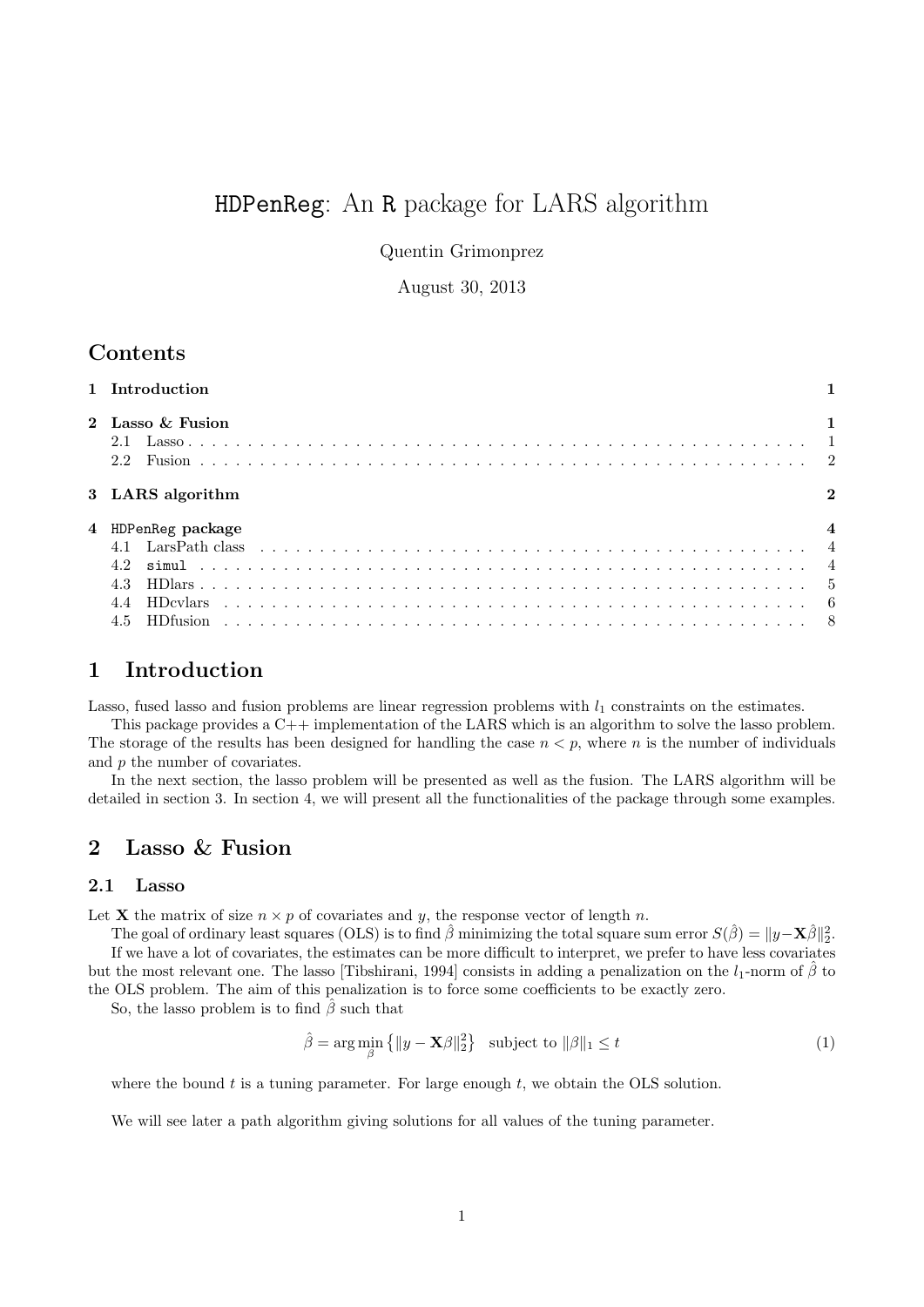#### 2.2 Fusion

If there is an order in the covariates (e.g. DNA sequence), a penalization can be added to the lasso problem to encourage sparsity in the difference of successive coefficients. This new problem is called the fused lasso[Tibshirani et al., 2005] and is defined by :

$$
\hat{\beta} = \arg\min_{\beta} \left\{ \|y - \mathbf{X}\beta\|_2^2 \right\} \text{ subject to } \|\beta\|_1 \le t_1 \text{ and } \sum_{i=2}^p |\beta_i - \beta_{i-1}| \le t_2 \tag{2}
$$

where  $t_1$  and  $t_2$  are tuning parameters.

The fused lasso problem is more difficult to solve, but it can be interesting to consider the problem with only the second penalization. This problem is called the fusion.

$$
\hat{\beta} = \arg\min_{\beta} \{ ||y - \mathbf{X}\beta||_2^2 \} \quad \text{subject to} \quad \sum_{i=2}^p |\beta_i - \beta_{i-1}| \le t_2 \tag{3}
$$

The problem can be rewritten as a lasso problem: Let L a matrix of size  $p \times p$ 

$$
L = \begin{pmatrix} 1 & 0 & \cdots & \cdots & 0 \\ -1 & \ddots & \ddots & & \vdots \\ 0 & \ddots & \ddots & \ddots & \vdots \\ \vdots & \ddots & -1 & 1 & 0 \\ 0 & \cdots & 0 & -1 & 1 \end{pmatrix}.
$$

The lasso form of the fusion problem is

$$
\hat{\theta} = \arg\min_{\beta} \left\{ \|y - \mathbf{Z}\theta\|_2^2 \right\} \quad \text{subject to } \|\theta\|_1 \le t_2 \tag{4}
$$

with  $\theta = L\beta$  and  $\mathbf{Z} = \mathbf{X}L^{-1}$ .

So, we have just to resolve the lasso problem with Z and then transform back the estimates to find the path of the fusion problem.

## 3 LARS algorithm

The LARS (Least Angle Regression) algorithm [Efron et al., 2004] is a stepwise procedure for solving the OLS problem, but with a modification, it can solve the lasso problem.

The principle of the algorithm is to add or drop covariate one-at-a-time in the active set (non zero covariates). At each step, coefficients will be updated in making a step in the equiangular direction of the most correlated covariates until a new covariate is added or dropped.

#### Algorithm

We want to estimate  $\hat{\mu} = X\hat{\beta}$ .

0) Let  $i = 1$ ,  $\mathcal{A}_0 = \emptyset$  the actual active (non zeros) covariates,  $\hat{\mu}_{\mathcal{A}_0} = 0$  and  $\hat{c} = X'y$  the current correlation.

Repeat until  $|\mathcal{A}| = \min(n, p)$ :

1) Compute the greatest absolute current correlation :

$$
\hat{C} = \max_j \{ |\hat{c}_j| \}.
$$

2) Let  $\mathcal{A}_i = \left\{ j : |c_j| = \hat{C} \right\}$ , the active set.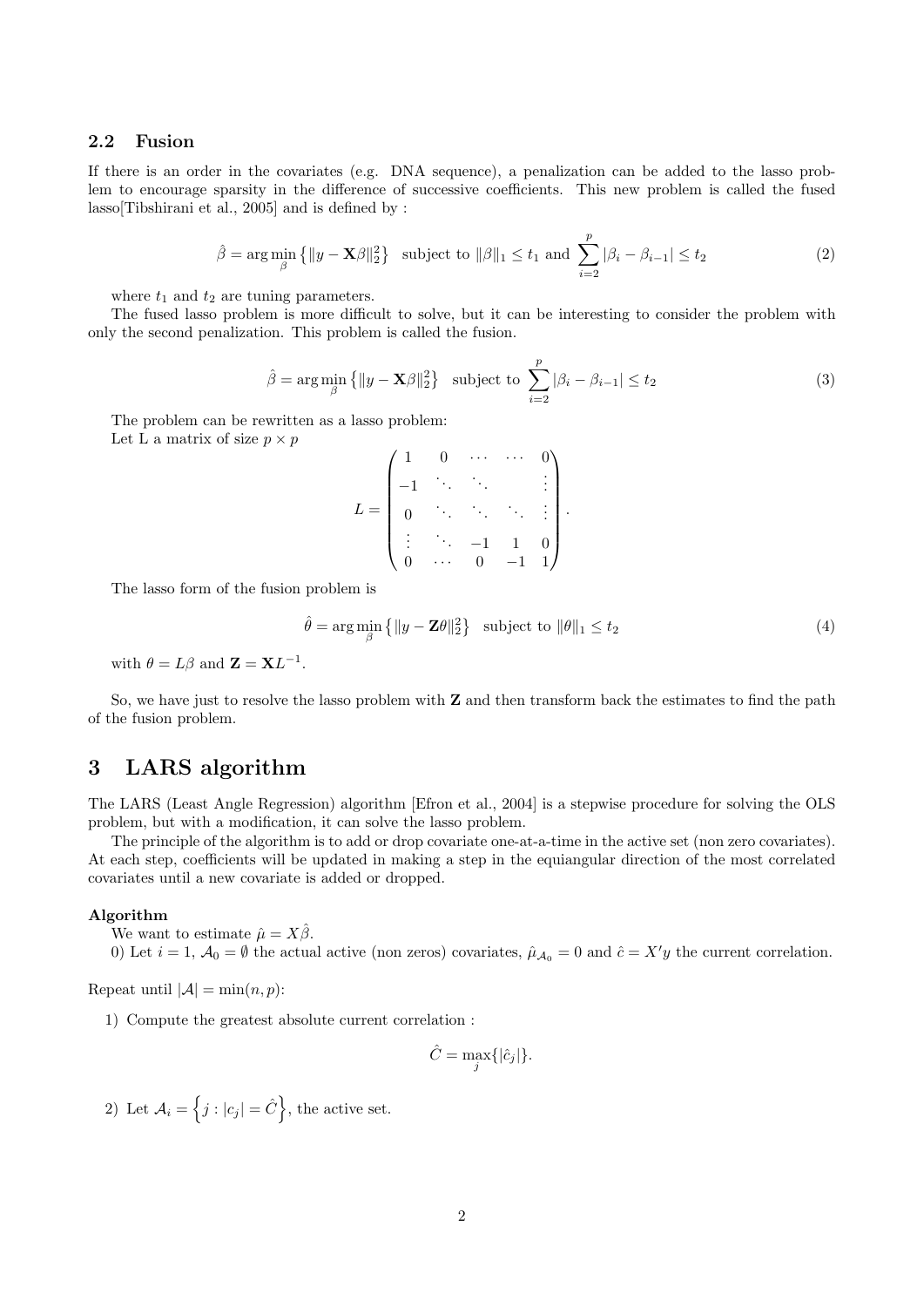3) Define

$$
X_{\mathcal{A}_i} = (\dots \text{sign}(\hat{c}_j) \mathbf{x}_j \dots)_{j \in \mathcal{A}_i}.
$$

We compute

$$
\mathcal{G}_{\mathcal{A}_i}=X'_{\mathcal{A}_i}X_{\mathcal{A}_i}
$$

and

$$
A_{\mathcal{A}_i} = (\mathbf{1}_{\mathcal{A}_i}'\mathcal{G}_{\mathcal{A}_i}^{-1}\mathbf{1}_{\mathcal{A}_i})^{-1/2}
$$

where  $\mathbf{1}_{\mathcal{A}_i}$  is a vector of 1 of length  $|\mathcal{A}_i|$ .

4) Compute the equiangular vector (unit vector making equal angles with the columns of  $X_{\mathcal{A}_i}$ )

$$
\mathbf{u}_{\mathcal{A}_i} = X_{\mathcal{A}_i} \omega_{\mathcal{A}_i}
$$

where  $\omega_{A_i} = A_{A_i} \mathcal{G}_{A_i}^{-1} \mathbf{1}_{A_i}$ .

- 5) Compute  $\mathbf{a} = X' \mathbf{u}_{\mathcal{A}_i}$ .
- 6) Update of the coefficient :

$$
\hat{\mu}_{\mathcal{A}_{i+1}} = \hat{\mu}_{\mathcal{A}_i} + \gamma \mathbf{u}_{\mathcal{A}_i}
$$

How to choose the value of  $\gamma$ ?

Compute

$$
\hat{\gamma} = \min_{j \in A_i^c} \left\{ \frac{\hat{C} - \hat{c}_j}{A_{\mathcal{A}_i} - a_j}, \frac{\hat{C} + \hat{c}_j}{A_{\mathcal{A}_i} + a_j} \right\}.
$$

 $\hat{\gamma}$  is the smallest positive value such that a new index joins the active set.

For the OLS problem, we use  $\gamma = \hat{\gamma}$ , but a lasso solution has a restriction, each non-zero coefficient of  $\hat{\beta}_j$ must have the same sign as that of the current correlation  $\hat{c}_i$ . So, we want to find this value called  $\tilde{\gamma}$ .

Let  $\hat{\mathbf{d}} = \text{sign}(\hat{c})_{\mathcal{A}_i} \omega_{\mathcal{A}_i}$ . and

$$
\gamma_j = -\frac{\hat{\beta}_j}{\hat{d}_j}.
$$

Compute

$$
\tilde{\gamma} = \min_{\gamma_j > 0} \left\{ \gamma_j \right\},\,
$$

and let  $\tilde{j}$  the index such that  $\tilde{\gamma} = \gamma_{\tilde{j}}$ .

If  $\tilde{\gamma} < \hat{\gamma}$ , then

$$
\hat{\mu}_{\mathcal{A}_{i+1}} = \hat{\mu}_{\mathcal{A}_i} + \tilde{\gamma} \mathbf{u}_{\mathcal{A}_i} \text{ and } \mathcal{A}_{i+1} = \mathcal{A}_i - {\tilde{j}}
$$

and skip the next step 1). Else

$$
\hat{\mu}_{\mathcal{A}_{i+1}} = \hat{\mu}_{\mathcal{A}_i} + \hat{\gamma} \mathbf{u}_{\mathcal{A}_i}.
$$

7) Compute the current correlation

$$
\hat{c} = X'(y - \hat{\mu}_{\mathcal{A}_{i+1}}).
$$

and  $i = i + 1$ .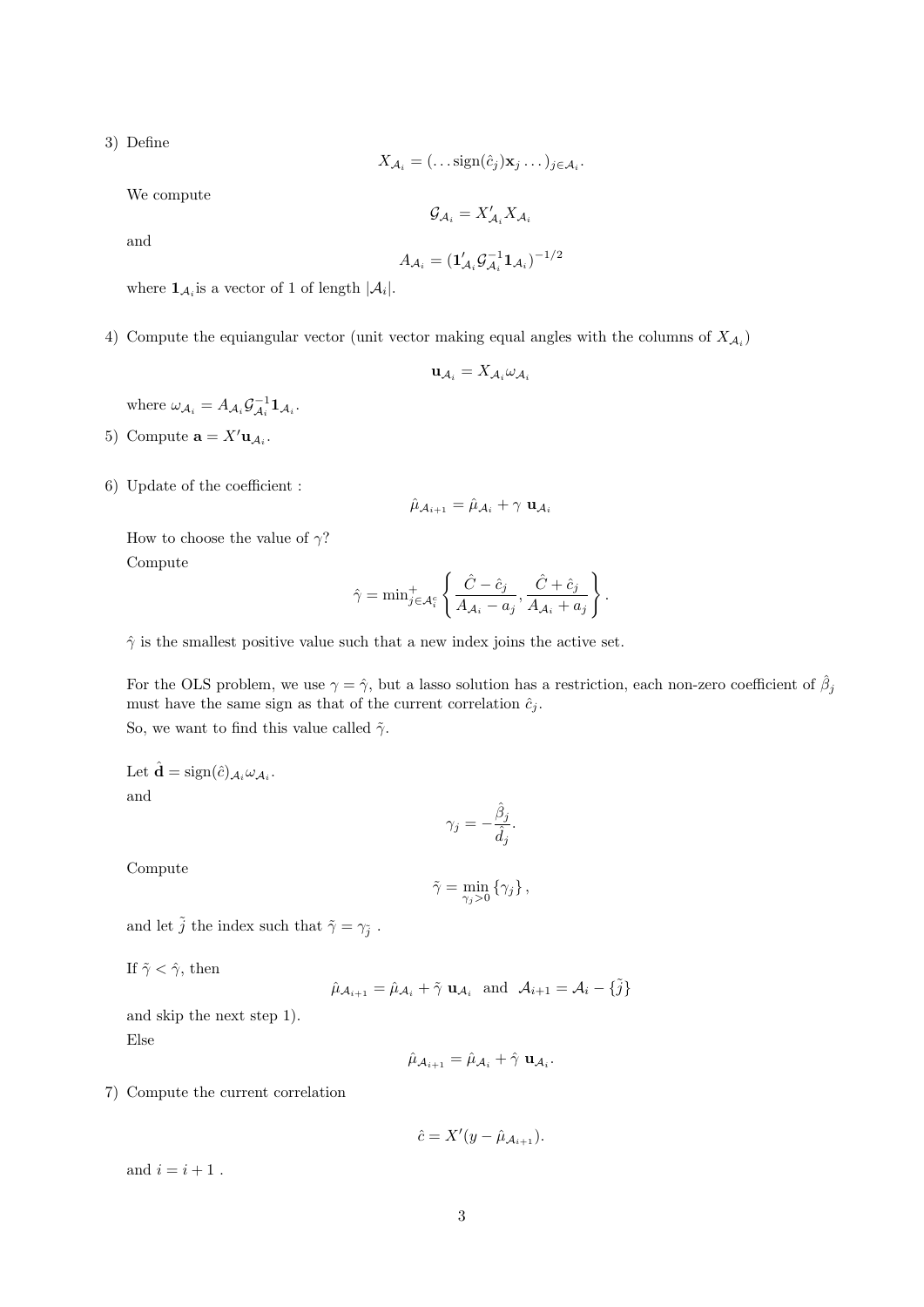# 4 HDPenReg package

## 4.1 LarsPath class

The HDlars and HDfusion functions return a LarsPath S4 object. This object contains:

| variable    | A list of size step $+1$ of vectors.                                                            |
|-------------|-------------------------------------------------------------------------------------------------|
|             | The i-th element contains the vector of indices of active covariates at the step $i-1$ .        |
| coefficient | A list of size step $+1$ of vectors.                                                            |
|             | The i-th element contains the vector of the estimates for active covariates at the step $i-1$ . |
| mu          | Intercept.                                                                                      |
| meanX       | Mean of columns of X.                                                                           |
| lambda      | Vector containing the penalty parameter at each step.                                           |
| l1norm      | Vector containing $\ \hat{\beta}\ _1$ at each step.                                             |
| addIndex    | Vector of length "step" containing the index of the dropped variable at the each step,          |
|             | 0 means no variable has been dropped at this step.                                              |
| dropIndex   | Vector of length "step" containing the index of the added variable at each step,                |
|             | , 0 means no variable has been added at this step.                                              |
| nbStep      | Number of steps of the algorithm.                                                               |
| ignored     | A vector containing indices of ignored covariates during the algorithm.                         |
| p           | Total number of covariates.                                                                     |
| fusion      | TRUE if you have run the HDfusion.                                                              |
| error       | Error message from lars.                                                                        |

With LarsPath objects, you can use following methods :

- plot To see the path of the LARS algorithm.
- plotCoefficient To plot the values of estimates at a given step.
- coeff To extract in a vector the value of all estimates at a given step.

#### 4.2 simul

This function simulates copy-number signals in genomic but it's not based on any biological assumptions.

| This function takes in following arguments: |                                                                                              |  |  |
|---------------------------------------------|----------------------------------------------------------------------------------------------|--|--|
| n                                           | Number of individuals.                                                                       |  |  |
| nbSNP                                       | Number of covariates.                                                                        |  |  |
| probCas                                     | Probability for an individual to be a case.                                                  |  |  |
| nbSeg                                       | Number of causal segments.                                                                   |  |  |
| meanSegmentsize                             | Mean of segments.                                                                            |  |  |
| prob                                        | $A$ 2 $\times$ 2 matrix containing probabilities for covariates to create an anomaly.        |  |  |
|                                             | $\text{prob} = \begin{pmatrix} prob_{11} & prob_{12} \\ prob_{21} & prob_{22} \end{pmatrix}$ |  |  |
|                                             | $prob_{11} = \mathbb{P}$ anomaly causal covariates and control individual                    |  |  |
|                                             | $prob_{21} = \mathbb{P}$ anomaly causal covariates and case individual                       |  |  |
|                                             | $prob_{12} = \mathbb{P}$ anomaly   no causal covariates and control individual]              |  |  |
|                                             | $prob_{22} = \mathbb{P}$ anomaly   no causal covariates and case individual]                 |  |  |
| alpha                                       | Parameter of the beta law $\mathcal{B}eta(alpha, alpha)$ .                                   |  |  |
|                                             | This parameter allows to control the variance of the signal.                                 |  |  |

This function will generate n signals composed of noised segments. A "normal" segment will have a mean of 2, whereas a segment with an anomaly will have a mean of 1 or 3.

The simulation process can be defined as follows:

First, we simulate the response  $y_i$ ,  $i = 1, ..., n$ ,  $y_i \sim \mathcal{B}(probCas)$  and randomly choose the centers of causal segments and their mean values (1 or 3 corresponding to a loss or a gain).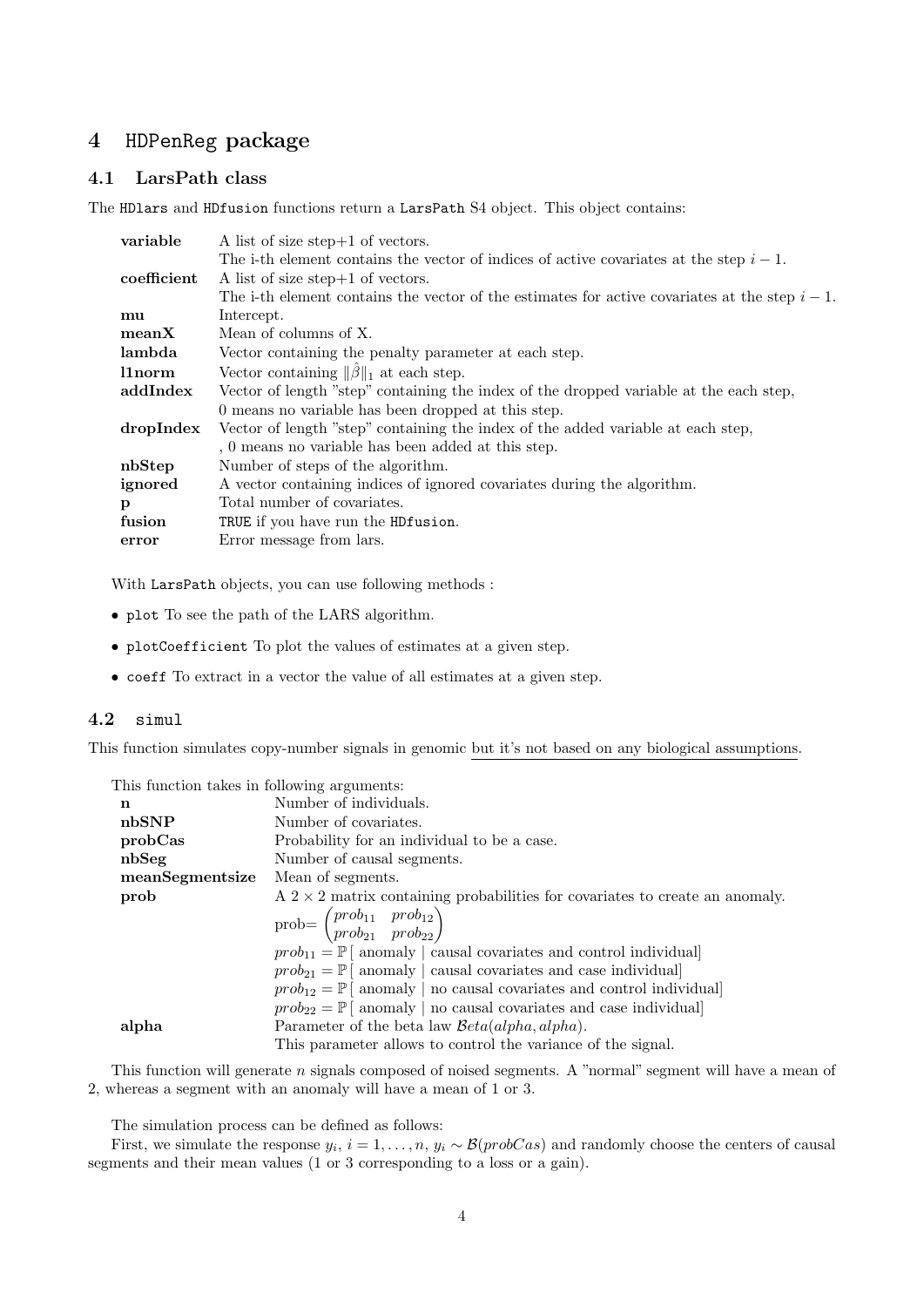Then for an individual i, at each covariate, we use a binomial law with parameters  $p_{jk}$  (j = 1 for control individual, and  $j = 2$  for case individual,  $k = 1$  for causal covariates and  $k = 2$  for non-causal covariate) to determine if there is an anomaly at the covariate.

Then, for each anomaly, we generate its size  $\lambda$ ,  $\lambda \sim \mathcal{P}(meanSegmentSize)$ .

Finally, we simulate the signal with a beta law  $m + \beta eta(alpha, alpha, alpha)$  where m is a constant representing the status of the segment (gain, normal or loss).



Figure 1: Example of a simulated signal.

The function returns a list of 3 objects:

| data      | Matrix of size $n \times p$ . Each row contains the signal for an individual. |
|-----------|-------------------------------------------------------------------------------|
| response  | Vector of length $n$ with the status $(1 \text{ or } 0)$ for each individual. |
| causalSNP | Vector containing the indices of the centers of segments.                     |

#### 4.3 HDlars

The function HDlars performs the LARS algorithm, here is its usage in R:

```
> # HDlars(X, y, maxSteps,intercept,eps)
```

| X         | Matrix of size $n \times p$ of covariates.              |
|-----------|---------------------------------------------------------|
| y         | Vector of length $n$ with the responses.                |
| maxSteps  | Maximal number of steps for the LARS algorithm.         |
|           | The default value is $3 * min(n, p)$ .                  |
| intercept | If TRUE, there is an intercept in the model.            |
| eps       | Tolerance of the algorithm.                             |
|           | The default value is . Machine\$double.eps $\land$ 0.5. |

This function returns a LarsPath object (see section 4.1).

First, we try the function on a basic example. We simulate a data set with the function simul.

```
> data1=simul(50,10000,0.4,2,1000,matrix(c(0,1,0,0),nrow=2),5)
```
With these parameters, only causal SNPs create an anomaly for the case individual, whereas for the control there is no anomaly through the signal.

We launch the LARS algorithm on the simulated data data1.

```
> reslars=HDlars(data1$data, data1$response)
```
We can plot the path of the LARS algorithm with the plot function.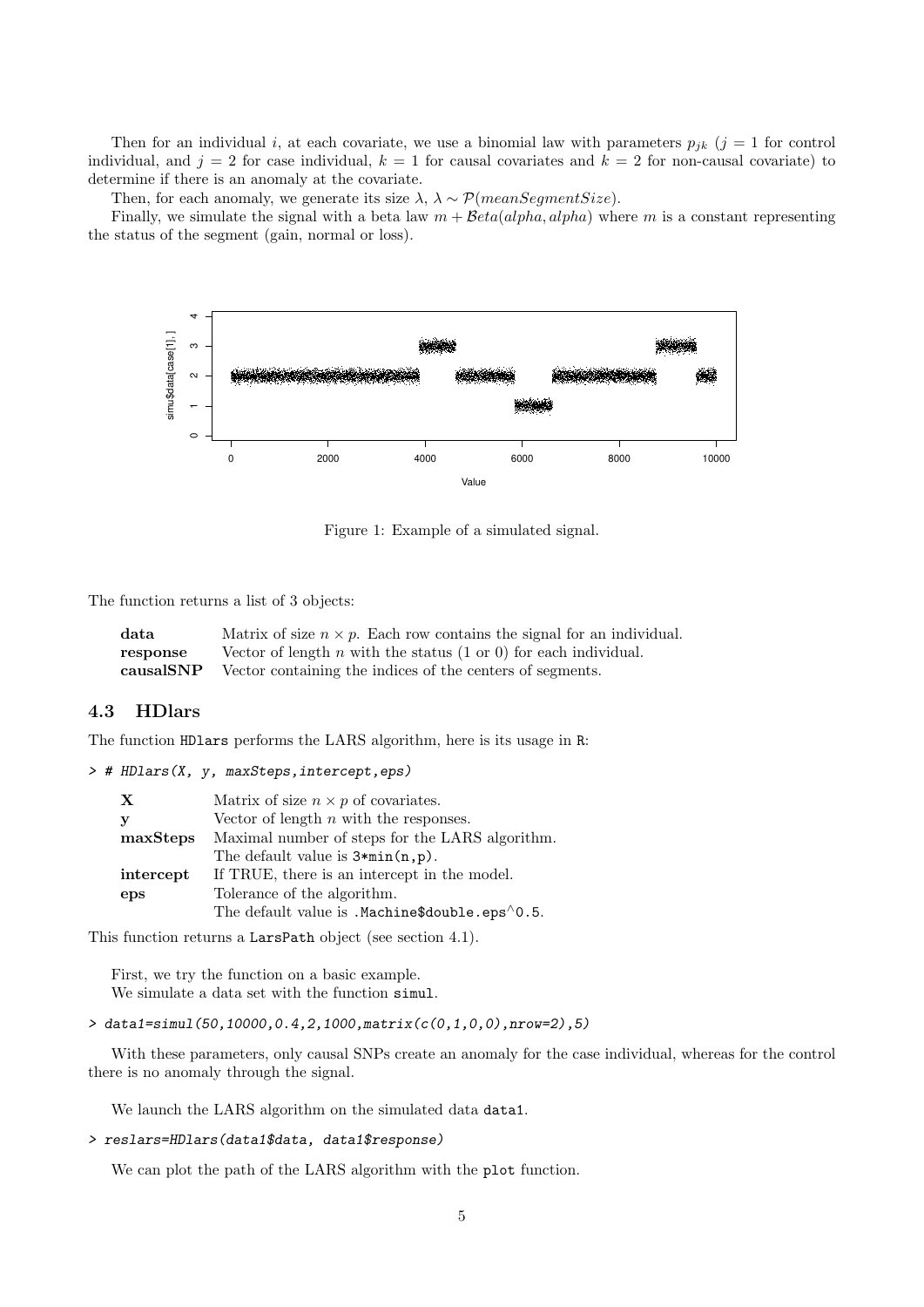#### > plot(reslars)

In abscissa, there are the values of  $\|\hat{\beta}\|_1$  at each step, and in ordinate, the value of coefficients. A colored curve represents the evolution of the value of one coefficient of  $\hat{\beta}$  during the algorithm. A vertical blue line indicates that a variable is added or dropped to the active set.



Figure 2: Path of the LARS algorithm.

Have a look on the center of the causal segments and the selected covariates at step 15.

- > sort(data1\$causalSNP)
- [1] 527 6913

```
> sort(reslars@variable[[16]])
```
[1] 108 141 148 158 325 374 585 625 6447 6579 6700 6702 6760 7021 7286

We find SNPs that are geographically closed to the centers.

## 4.4 HDcvlars

In order to help select the most appropriate coefficients, a cross-validation function is available. This function will split the data into k folds and performs lars on data from  $k - 1$  folds and then use the remaining fold to predict the response at given index and compute the prediction error.

The function HDcvlars performs a cross-validation, here is its usage in R:

> # HDcvlars(X, y, nbFolds, index, mode, maxSteps, partition, intercept, eps)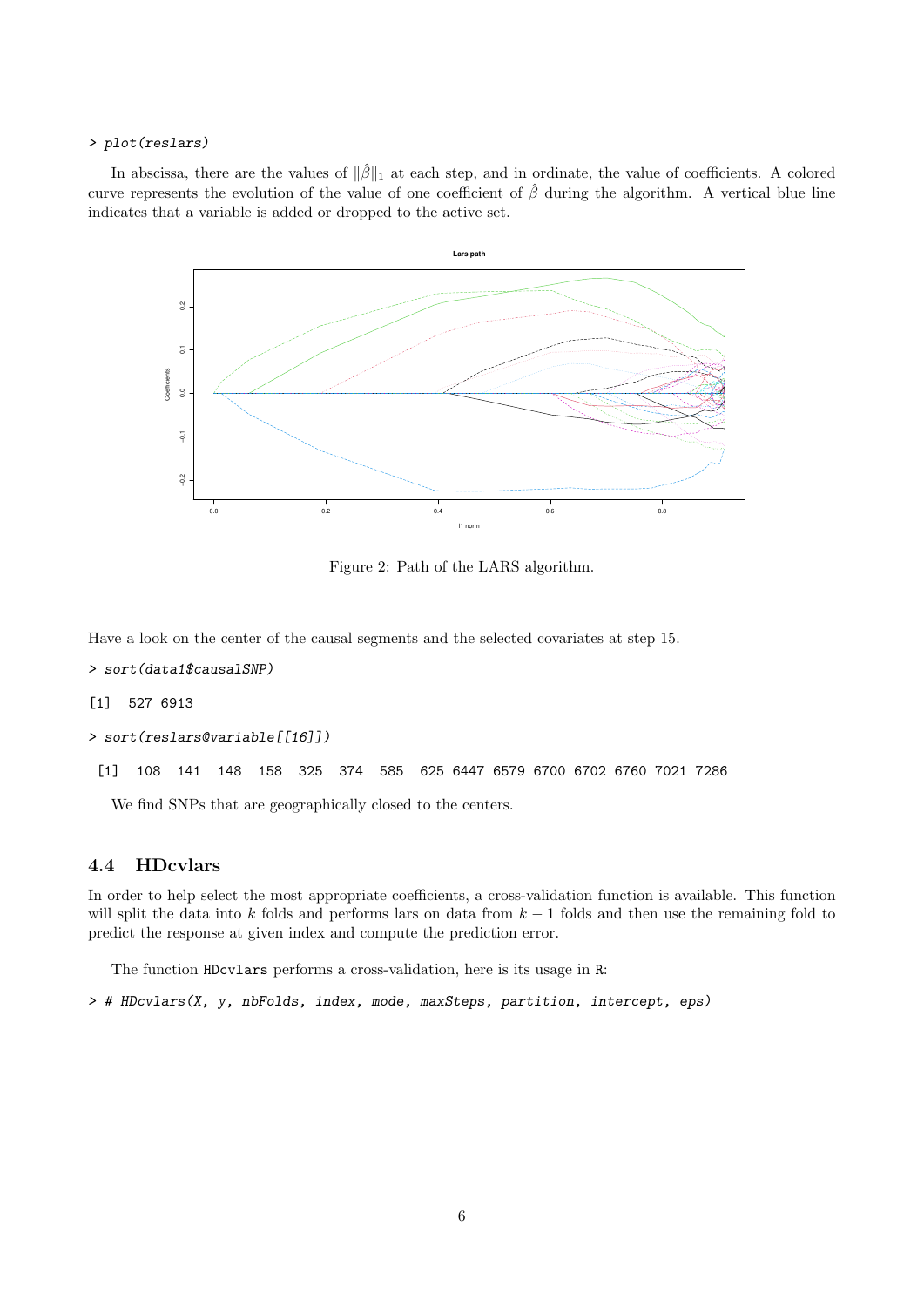| X                                      | Matrix of size say $n \times p$ of covariates.                             |  |
|----------------------------------------|----------------------------------------------------------------------------|--|
| у                                      | Vector of length $n$ with the responses.                                   |  |
| nbFolds                                | Number of folds for the cross-validation.                                  |  |
|                                        | The default value is 10.                                                   |  |
| index                                  | Values at which prediction error should be computed.                       |  |
|                                        | When mode $=$ "fraction", this is the fraction of the saturated $ beta $ . |  |
|                                        | When mode="lambda", this is values of lambda.                              |  |
| mode                                   | Either "fraction" or "lambda". Type of values containing in partition.     |  |
| maxSteps                               | Maximal number of steps for the LARS algorithm.                            |  |
|                                        | The default value is $3 * min(n, p)$ .                                     |  |
| partition                              | partition in nbFolds folds of y.                                           |  |
| intercept                              | If TRUE, there is an intercept in the model.                               |  |
| eps                                    | Tolerance of the algorithm.                                                |  |
|                                        | The default value is . Machine $\delta$ double. eps $\delta$ 0.5.          |  |
| e function roturne o liet contoining : |                                                                            |  |

This function returns a list containing : cv Vector containing the mean squared error (MSE) for each index.

| cvError  | Vector containing the standard error of the MSE for each index.              |
|----------|------------------------------------------------------------------------------|
| minCv    | Littlest mean squared error.                                                 |
| minIndex | Value of index for which the cy criterion is minimal.                        |
| index    | $l_1$ norm ratio at which the mean squared error of prediction was computed. |
|          | <b>maxSteps</b> Maximal number of steps for the LARS algorithm.              |
|          | We perform a 5-folds cross-validation on the previously simulated data set.  |

#### > rescvlars=HDcvlars(data1\$data, data1\$response,5)

Then, we can plot the MSE curve

> plot(rescvlars)



The  $L_1$ -norm fraction with the littlest MSE is 1.

We can now compute the coefficients associated to this fraction with the computeCoefficients function.

> coefficients=computeCoefficients(reslars, rescvlars\$minIndex, mode = "lambda")

We obtain a list containing two vectors : variable and coefficient.

If we have a new data set without the response, we can use the predict function to compute the associated response.

> # yPred=predict(reslars, rescvlars\$fraction, mode = "fraction")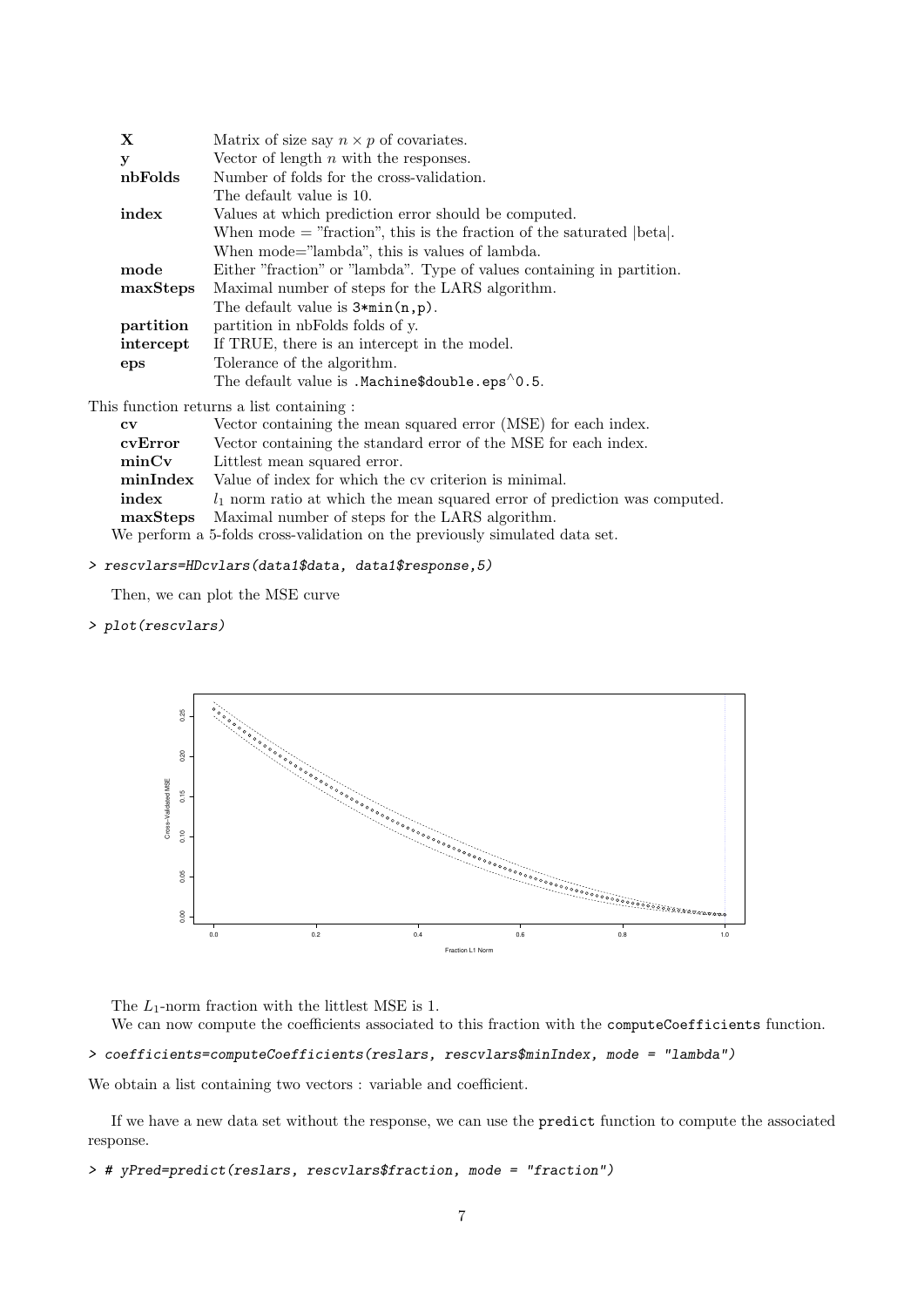## 4.5 HDfusion

The HDlars function performs the LARS algorithm, here is its usage in R:

> # HDfusion(X, y, maxSteps,intercept,eps)

This function takes in arguments which are the same parameters as HDlars.

Try the function on the same data set as previously.

#### > resfusion=HDfusion(data1\$data, data1\$response)

We plot the path of the algorithm.

> plot(resfusion)



Figure 3: Path of the LARS algorithm on Z.

It is the path of the LARS version of the fusion (see equation (4)), a non-zero coefficient means a breakpoint in the solution with a jump of the value of the coefficient.

The LarsPath object contains the solution  $\hat{\beta}$  of (4) (for the lasso version of the fusion problem).

To obtain the value of the estimate for the fusion problem (3) at a given step, we can use the coefficient function.

Coefficients are organized in segments of the same value. Here, it's more difficult to analyze due to few number of non-zero coefficient.

## References

- [Efron et al., 2004] Efron, B., Hastie, T., Johnstone, I., and Tibshirani, R. (2004). Least angle regression. Annals of Statistics, 32:407–499.
- [Tibshirani, 1994] Tibshirani, R. (1994). Regression shrinkage and selection via the lasso. Journal of the Royal Statistical Society, Series B, 58:267–288.
- [Tibshirani et al., 2005] Tibshirani, R., Saunders, M., Rosset, S., Zhu, J., and Knight, K. (2005). Sparsity and smoothness via the fused lasso. Journal of the Royal Statistical Society Series B, pages 91–108.